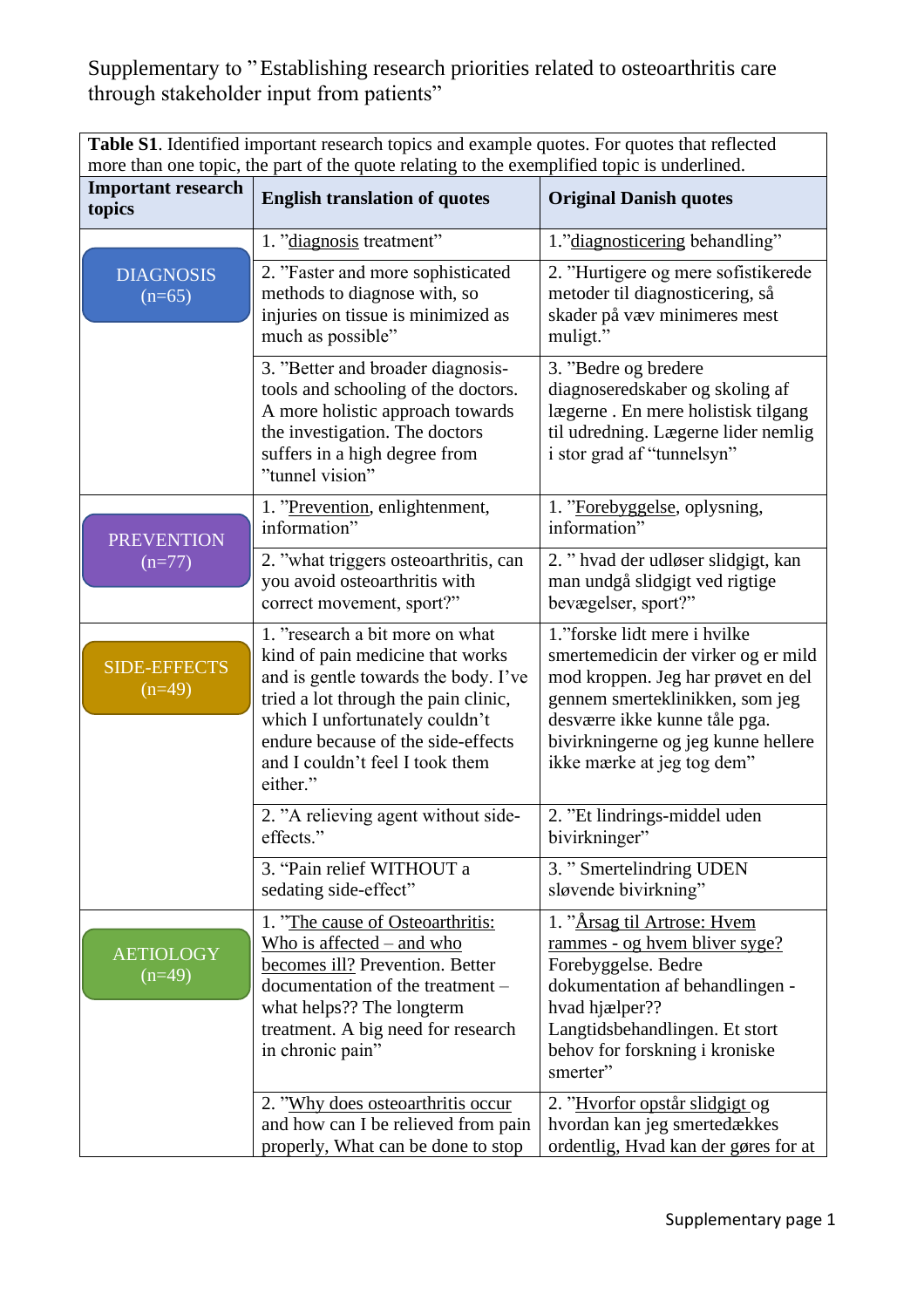| 1. "How to keep young people"<br>1. "Hyordan man holder unge igang<br>så de kan leve med deres sygdom,<br>going so they can live with their<br><b>BEING YOUNG</b><br>og evt. bedre behandling"<br>disease, and potentially better<br>WITH OA $(n=6)$<br>treatment"                                                                                                                                                                                                                                                                                                                                                                                                                                                                                                                                                                                                                                                                                                                                                                                                                                                                                                                                                                                                                                                                                                                                                                                                                                                                                                                                                                                                                                                                                                                                                                                                                                                                                                                                                                                                                                                                                                                                                                                                                                                                                                                                                                                                                                                                                                                                                                                                                                                                                                                                                                                                                                                                                                                                                                                                                                                                                                                                                                    |
|---------------------------------------------------------------------------------------------------------------------------------------------------------------------------------------------------------------------------------------------------------------------------------------------------------------------------------------------------------------------------------------------------------------------------------------------------------------------------------------------------------------------------------------------------------------------------------------------------------------------------------------------------------------------------------------------------------------------------------------------------------------------------------------------------------------------------------------------------------------------------------------------------------------------------------------------------------------------------------------------------------------------------------------------------------------------------------------------------------------------------------------------------------------------------------------------------------------------------------------------------------------------------------------------------------------------------------------------------------------------------------------------------------------------------------------------------------------------------------------------------------------------------------------------------------------------------------------------------------------------------------------------------------------------------------------------------------------------------------------------------------------------------------------------------------------------------------------------------------------------------------------------------------------------------------------------------------------------------------------------------------------------------------------------------------------------------------------------------------------------------------------------------------------------------------------------------------------------------------------------------------------------------------------------------------------------------------------------------------------------------------------------------------------------------------------------------------------------------------------------------------------------------------------------------------------------------------------------------------------------------------------------------------------------------------------------------------------------------------------------------------------------------------------------------------------------------------------------------------------------------------------------------------------------------------------------------------------------------------------------------------------------------------------------------------------------------------------------------------------------------------------------------------------------------------------------------------------------------------------|
| 2. "Focus på yngre mennesker som<br>2. "Focus on younger people who<br>are still working, and where<br>stadig er erhvervsaktive, og hvor<br>osteoarthritis causes a lot of pain,<br>artrosen giver mange smerter,<br>bevægeindskrænkninger og ophør<br>movement restrictions and ending<br>of the activities that we like - and<br>af de aktiviteter, som vi holder af -<br>where osteoarthritis is not so<br>og hvor artrosen ikke er så udtalt, at<br>udskiftning af et led kommer på<br>pronounced, that joint replacement<br>is possible. Focus on, how<br>tale. Focus på, hvordan artrose<br>osteoarthritis is often still related to<br>eller slidgigt mange gange stadig<br>older people, and where many<br>relateres til ældre mennesker, og<br>expect to see a completely crippled<br>hvor mange forventer at se en<br>person who can do nothing - and it<br>fuldstændigt forkrøblet menneske<br>is so many times concluded that it<br>som intet kan - og som så mange<br>cannot be so bad, since you don't<br>gange konkluderer, at det ikke kan<br>look like that. There is a depressing<br>være så slemt, når man nu ikke ser<br>attitude towards, that we all have a<br>sådan ud. Der er en kedelig<br>little osteoarthritis, and it is nothing<br>holdning til, at lidt slidgigt har vi jo<br>to whine about. If you read various<br>alle, og det er ikke noget at pive<br>health sites on the web, I almost<br>over. Læser man diverse<br>sundhedssider på nettet, fornemmer<br>always sense a slight degradation of<br>osteoarthritis and its discomforts -<br>jeg næsten altid en lidt nedtoning af<br>slidgigt og dens gener - med mindre<br>unless it is so bad, that the joint can<br>det er så slemt, at leddet kan og skal<br>and must be replaced. Almost every<br>skiftes. Næsten hver gang står der,<br>time it is stated, that findings on<br>scans and X-rays are not equal to<br>at fund på scanninger og røngten<br>the discomforts in everyday life in<br>ikke er lig med generne i hverdagen<br>the form of stiffness and pain - and<br>i form af stivhed og smerter - og<br>through many years with<br>gennem mange år med slidgigt<br>osteoarthritis, I experience that the<br>oplever jeg, at læge- og<br>world of doctors and therapists eats<br>behandlerverdenen æder dette råt,<br>this raw, and do not put much value<br>og ikke lægger meget værdi i evt.<br>in potential findings, not at all if<br>fund, slet ikke hvis man er uheldig<br>one is unlucky to belong to the<br>at høre til de yngre. Hvorfor er det<br>younger group. Why is it more<br>mere accepteret, at have en<br>accepted to have an inflammatory<br>inflammatorisk gigt? Hvorfor anses<br>det for mindre invaliderende at<br>arthritis? Why is it considered less<br>disabling to have osteoarthritis,<br>have artrose, hvor der ovenikøbet<br>when in fact there is no medicine<br>ikke findes en medicin, som kan<br>that can keep it down? Sometimes I<br>holde det nede? Nogen gange ærger<br>jeg mig over ikke at have leddegigt<br>get annoyed at not having<br>rheumatoid arthritis - understand<br>- forstå mig ret - for jeg tror, jeg<br>me correctly - because I think I<br>ville have været i bedre hænder |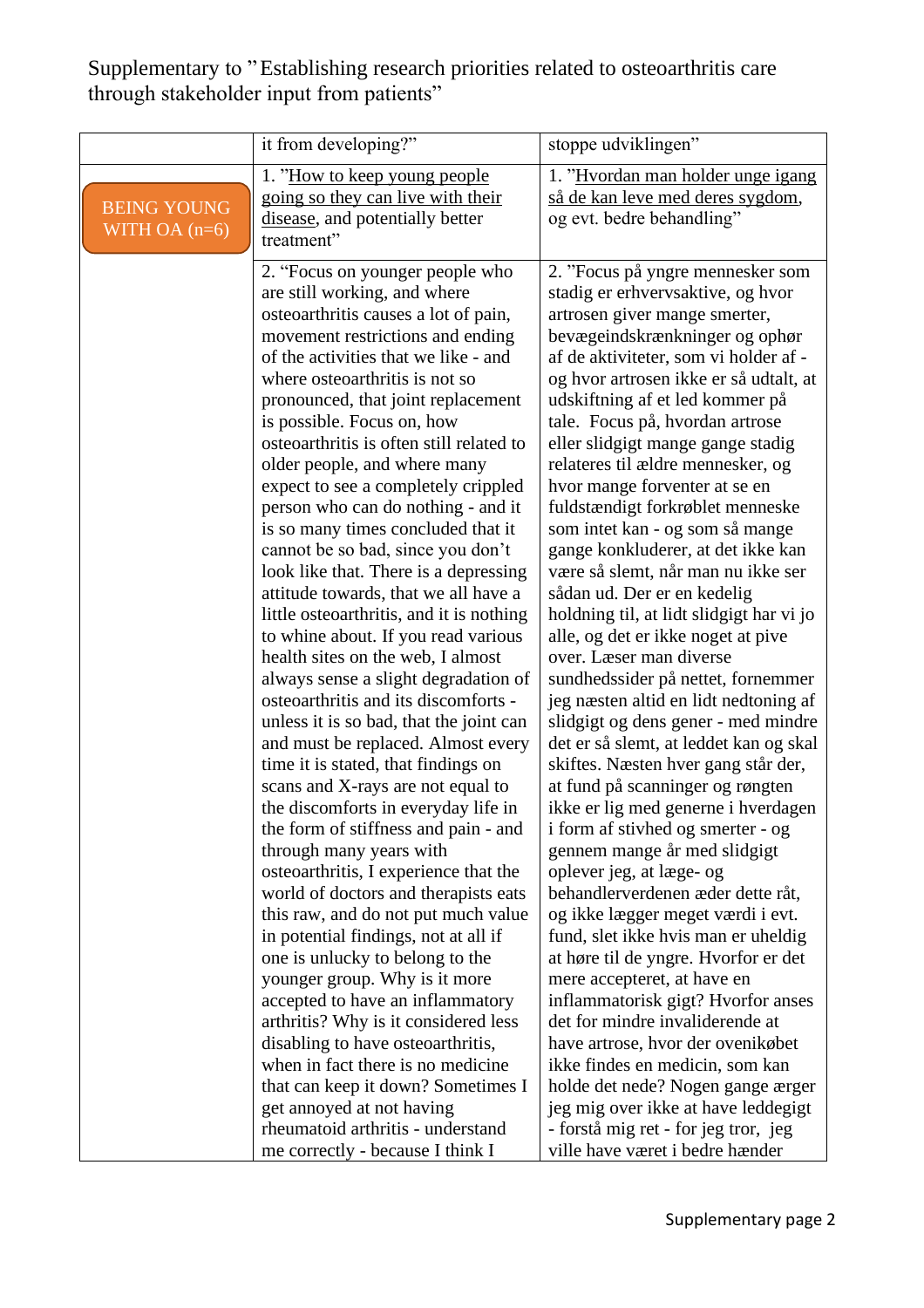|                                       | would have been in better hands<br>with that diagnosis"                                                                                                                                                                                                                                                                                                                                                                                                                               | med den diagnose"                                                                                                                                                                                                                                                                                                                                                                                                                                                                           |
|---------------------------------------|---------------------------------------------------------------------------------------------------------------------------------------------------------------------------------------------------------------------------------------------------------------------------------------------------------------------------------------------------------------------------------------------------------------------------------------------------------------------------------------|---------------------------------------------------------------------------------------------------------------------------------------------------------------------------------------------------------------------------------------------------------------------------------------------------------------------------------------------------------------------------------------------------------------------------------------------------------------------------------------------|
|                                       | 3. "replacement of joints so you'll<br>get a better quality of life. Am 36<br>and can't really do anything<br>anymore"                                                                                                                                                                                                                                                                                                                                                                | 3. "udskiftning af led så man får en<br>bedre livskvalitet. er 36 og kan ikke<br>rigtig noget mere."                                                                                                                                                                                                                                                                                                                                                                                        |
| <b>QUALITY OF</b><br>LIFE $(n=41)$    | 1. "How to live with your pain.<br>Because there is not much help to<br>get from the doctors. It could also<br>be good, if the waiting time for<br>scans isn't so long. It is a long time<br>6 years, to go and wait for a<br>diagnosis and maybe the correct<br>medicine."                                                                                                                                                                                                           | 1. "Hvordan man lærer at leve med<br>dine smerter. For der er ikke meget<br>hjælp at hente ved lægerne. Det<br>kunne også være godt , at ventetiden<br>på scanningerne ikke er så lang. Det<br>er længe 6 år ,at gå og vente på en<br>diagnose og måske den rigtige<br>medicin."                                                                                                                                                                                                            |
|                                       | 2. "What would help to improve<br>quality of life and to potentially<br>avoid surgery. I have attended the<br>Carot Light project at Parker, which<br>helped me greatly with weight loss<br>and to resume exercising. I had not<br>been able to exercise in comparison<br>to earlier. It postponed my knee<br>surgery for several years, and<br>meant that I only have received<br>surgery in one knee, since I with<br>weight loss and exercise can keep<br>my other knee "in check" | 2. "Hvad der hjælper til at forbedre<br>livskvaliteten og for evt. at undgå<br>operation. Jeg har selv deltaget i<br>Carot Light projektet hos Parker,<br>som hjalp mig fantastisk med<br>vægttab og genoptagelse af træning.<br>Træning havde jeg ellers mistet i<br>forhold til tidligere. Det udsatte så<br>også min knæ operation i adskillige<br>år, og betød at jeg stadig kun er<br>opereret i det ene knæ, da jeg med<br>mit vægttab og træning kan holde<br>det andet knæ "i skak" |
| <b>TREATMENT</b><br>$(n=316)$         | 1. "What can be done for arthritis in<br>hands and feet. It seems as if only<br>knees and hips can be treated and<br>that is sad."                                                                                                                                                                                                                                                                                                                                                    | 1. "Hvad der kan gøres for gigt i<br>hænder og fødder. Det virker som<br>om det kun er knæ og hofter der<br>kan gøres noget ved og det er trist."                                                                                                                                                                                                                                                                                                                                           |
|                                       | 2. "If anything can be done to<br>minimize wear"                                                                                                                                                                                                                                                                                                                                                                                                                                      | 2. "Om der kan gøres noget for at<br>mindske slid"                                                                                                                                                                                                                                                                                                                                                                                                                                          |
| Important<br>'Treatment'<br>subtopics | <b>English translation of quotes</b>                                                                                                                                                                                                                                                                                                                                                                                                                                                  | <b>Original Danish quotes</b>                                                                                                                                                                                                                                                                                                                                                                                                                                                               |
| <b>EXERCISE</b><br>$(n=52)$           | 1. "Good offers of adjusted<br>exercises with well-educated<br>physiotherapists and potentially<br>doctors Exercise and socializing<br>alongside of reasonable diet gives a<br>better quality of life for those of us<br>that are physically challenged.<br>Would like to see everything in one                                                                                                                                                                                       | 1. "Gode tilbud om tilpasset<br>motionsformer med veluddannede<br>fysioterapeuter og evt. læger<br>Motion og socialt samvær giver<br>sammen med fornuftig kost<br>forbedret livskvalitet for os der er<br>fysisk udfordret. Så gerne alt i en<br>pakke. Jeg forestiller mig en form                                                                                                                                                                                                         |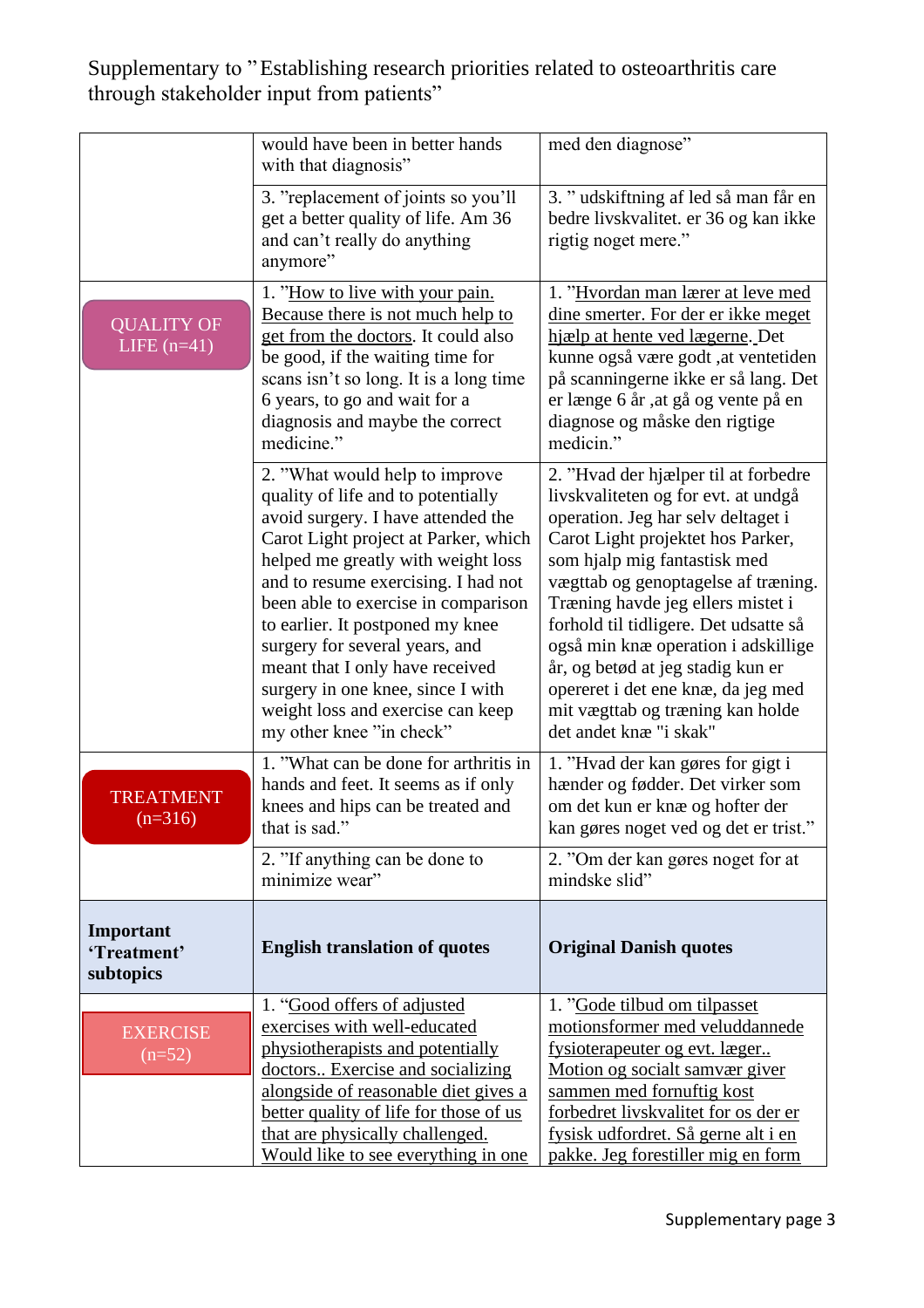|                                      | package. I imagine a sort of level<br>division, so you are put together<br>with equal-minded people who are<br>on the same physical level as you.<br>The offers must be located centrally<br>in the municipalities and physically<br>located so everyone has access with<br>public transportation. In my<br>municipality I have never been<br>offered anything. Everything is left<br>to your own imagination and<br>ability." | niveaudeling, så man kommer<br>sammen med ligesindede som er på<br>samme fysiske niveau. Tilbuddene<br>må være placeret centralt i<br>kommunerne og fysisk placeret så<br>alle har adgang med kollektiv<br>transport. I min kommune har jeg<br>aldrig fået tilbud om noget som<br>helst. Alt er overladt til din egen<br>fantasi og formåen." |
|--------------------------------------|--------------------------------------------------------------------------------------------------------------------------------------------------------------------------------------------------------------------------------------------------------------------------------------------------------------------------------------------------------------------------------------------------------------------------------|-----------------------------------------------------------------------------------------------------------------------------------------------------------------------------------------------------------------------------------------------------------------------------------------------------------------------------------------------|
|                                      | 2. "What kind of exercise that has<br>the best effect"                                                                                                                                                                                                                                                                                                                                                                         | 2. "Hvilken træning der har den<br>optimale virkning."                                                                                                                                                                                                                                                                                        |
| DIET $(n=26)$                        | 1. "Living conditions, Nutrition,<br>Exercise/movement"                                                                                                                                                                                                                                                                                                                                                                        | 1. "Livsvilkår, Ernæring,<br>Motion/bevægelse"                                                                                                                                                                                                                                                                                                |
|                                      | 2. "What food you eat. Can a<br>osteopath help"                                                                                                                                                                                                                                                                                                                                                                                | 2. "Hvilken mad man indtager. Kan<br>en osteopat hjælpe på slidgigt"                                                                                                                                                                                                                                                                          |
|                                      | 3. "Why the illness occurs, and how<br>to relieve through diet"                                                                                                                                                                                                                                                                                                                                                                | 3. "Hvorfor opstår sygdommen, og<br>hvordan kan man lindre via kosten"                                                                                                                                                                                                                                                                        |
| SURGERY $(n=16)$                     | 1. "1. Cartilage substitution. 2.<br>Alternative medicine. 3.<br>Improvement of implants and<br>surgery."                                                                                                                                                                                                                                                                                                                      | 1. "1. Genopbygning af brusk. 2.<br>Alternativ medicin. 3. Forbedring<br>af implantater og kirurgi."                                                                                                                                                                                                                                          |
|                                      | 2. "Better and less invasive<br>operations. Find replacement for<br>damaged/lacking cartilage".                                                                                                                                                                                                                                                                                                                                | 2. "Bedre og mindre indgribende<br>operationer. Finde erstatning for<br>ødelagt/forsvunden brusk".                                                                                                                                                                                                                                            |
| <b>PAIN</b><br><b>MANAGEMENT</b>     | 1. "the most important is to be as<br>pain free as possible since pain is<br>very tiring"                                                                                                                                                                                                                                                                                                                                      | 1. "det vigtigste er at være så<br>smertefri som muligt da smerter er<br>meget trættende"                                                                                                                                                                                                                                                     |
| $(n=104)$                            | 2. "Pain management so you don't<br>become immobilized"                                                                                                                                                                                                                                                                                                                                                                        | 2. "Smertebehandling så man ikke<br>immobiliseres"                                                                                                                                                                                                                                                                                            |
| <b>INNOVATIVE</b><br><b>MEDICINE</b> | 1. "potential faster treatment in a<br>pain clinic. Actions that can reduce<br>medical treatment"                                                                                                                                                                                                                                                                                                                              | 1. "evt. hurtigere behandling på en<br>smerteklinik. Tiltag der kan<br>mindske medicinbehandlingen"                                                                                                                                                                                                                                           |
| $(n=56)$                             | 2. "Ways to maintain your body<br>and keep down the pain without<br>medicine, and how to get people to<br>use such methods instead"                                                                                                                                                                                                                                                                                            | 2. "Måder man kan vedligeholde<br>sin krop og holde smerterne nede<br>uden medicin, og hvordan man får<br>folk igang med at bruge sådan<br>nogle metoder i stedet for."                                                                                                                                                                       |
| <b>CARTILAGE</b>                     | 1. "To find a treatment that can re-<br>establish the cartilage that                                                                                                                                                                                                                                                                                                                                                           | 1. "At finde en behandling der kan<br>gendanne den brusk der                                                                                                                                                                                                                                                                                  |